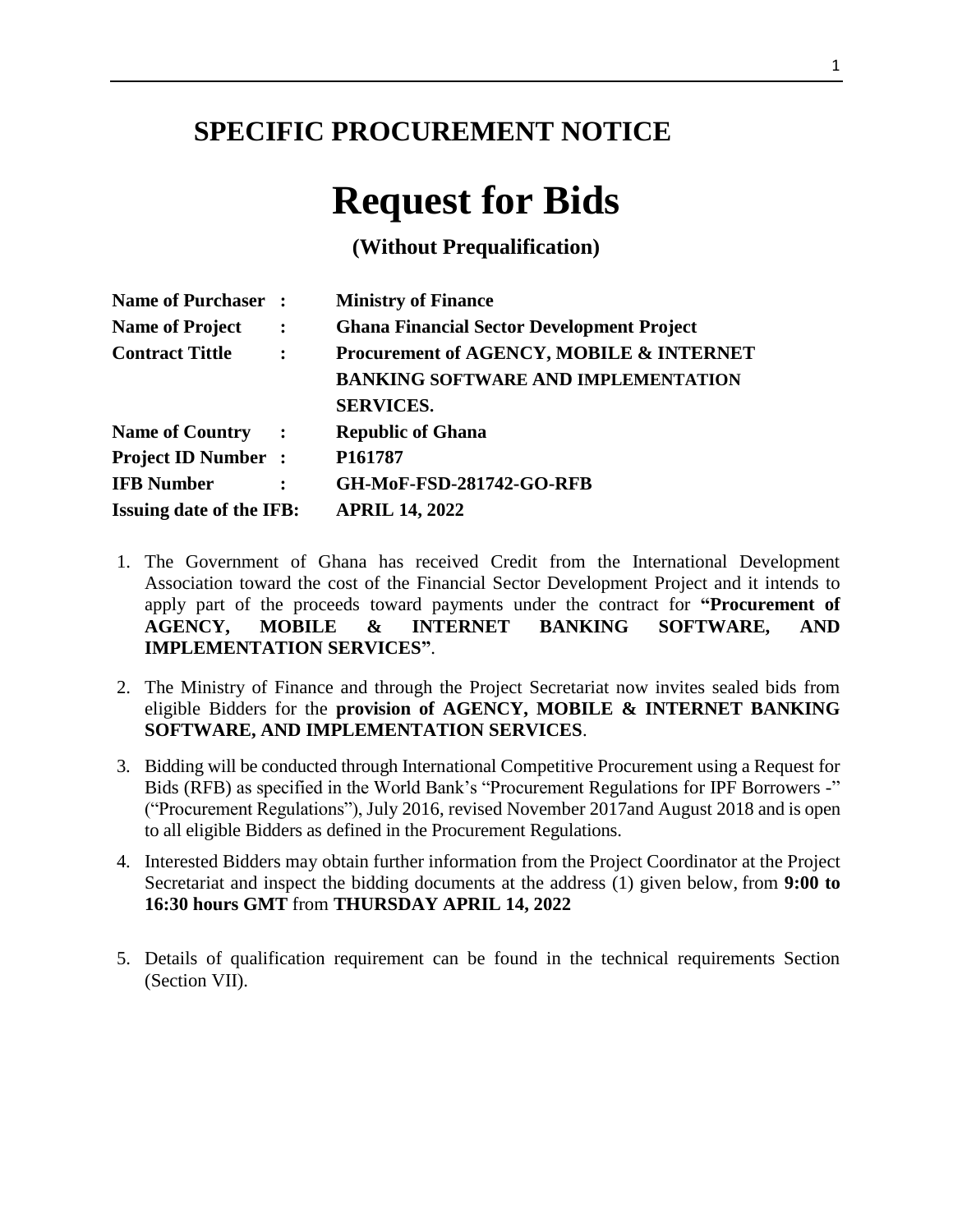### **Description of contract**

| <b>Item</b><br>No. | <b>Description</b>                                                                                                                  | Quantity     | <b>Bid Security</b><br>(US\$) | <b>Location</b>                                | Delivery Period<br>from         |
|--------------------|-------------------------------------------------------------------------------------------------------------------------------------|--------------|-------------------------------|------------------------------------------------|---------------------------------|
|                    |                                                                                                                                     |              |                               |                                                | <b>Commencement</b><br>(Months) |
|                    | <b>AGENCY, MOBILE &amp;</b><br><b>INTERNET BANKING</b><br><b>SOFTWARE</b><br><b>AND</b><br><b>IMPLEMENTATION</b><br><b>SERVICES</b> |              |                               |                                                |                                 |
| 1.                 | Procured Mobile and<br><b>Internet Platform</b>                                                                                     | $\mathbf{1}$ |                               |                                                | 2.5                             |
| 2.                 | Procured<br>Agency<br><b>Banking Software</b>                                                                                       | $\mathbf{1}$ |                               |                                                | 2.5                             |
| 3.                 | Assessment<br>and<br><b>Business</b><br>Scoping<br>Report                                                                           | $\mathbf{1}$ |                               |                                                | $\overline{2}$                  |
| 4.                 | <b>Business</b><br>Draft<br>Requirement<br><b>Workshop Report</b>                                                                   | $\mathbf{1}$ |                               |                                                | 2.5                             |
| 5.                 | Final<br><b>Business</b><br>Requirement<br>Report<br>for signature                                                                  | $\mathbf{1}$ | <b>US\$10,000.00</b>          | <b>ARB</b><br><b>Apex</b><br><b>Bank Accra</b> | 3.0                             |
| 6.                 | Initial System Build<br>Report                                                                                                      | $\mathbf{1}$ |                               |                                                | 5.0                             |
| 7.                 | <b>Installed</b><br>$\&$<br>Configured<br>$E-$<br>Banking (Mobile and<br>Internet<br>Banking)<br>modules                            | $\mathbf{1}$ |                               |                                                | 6.0                             |
| 8.                 | Installed<br>and<br>Configured<br>Agency<br><b>Banking Modules</b>                                                                  | $\mathbf{1}$ |                               |                                                | 6.0                             |
| 9                  | Training<br>$\&$<br>Phase<br>rollout                                                                                                |              |                               |                                                | 7.0                             |
| 10.                | <b>Draft Final Report</b>                                                                                                           | $\mathbf{1}$ |                               |                                                | 11.5                            |
| 11.                | <b>Final Report</b>                                                                                                                 | $\mathbf{1}$ |                               |                                                | 12.0                            |

6. A complete set of bidding documents in English **may be purchased by** interested eligible Bidders upon the submission of a written application to the address (1) below and upon payment of nonrefundable fee of **Seven Hundred Ghana Cedis (GHC700.00).** Payment may be made in Ghana Cedis or a Convertible Currency/Cashiers Cheque or Direct Deposit to specified account number (TO BE PROVIDED ON REQUEST). The document will be sent by Courier Service on Bidders' request. **Courier service will attract additional cost of Three Hundred and Fifty Ghana Cedis (GHC350.00)**.